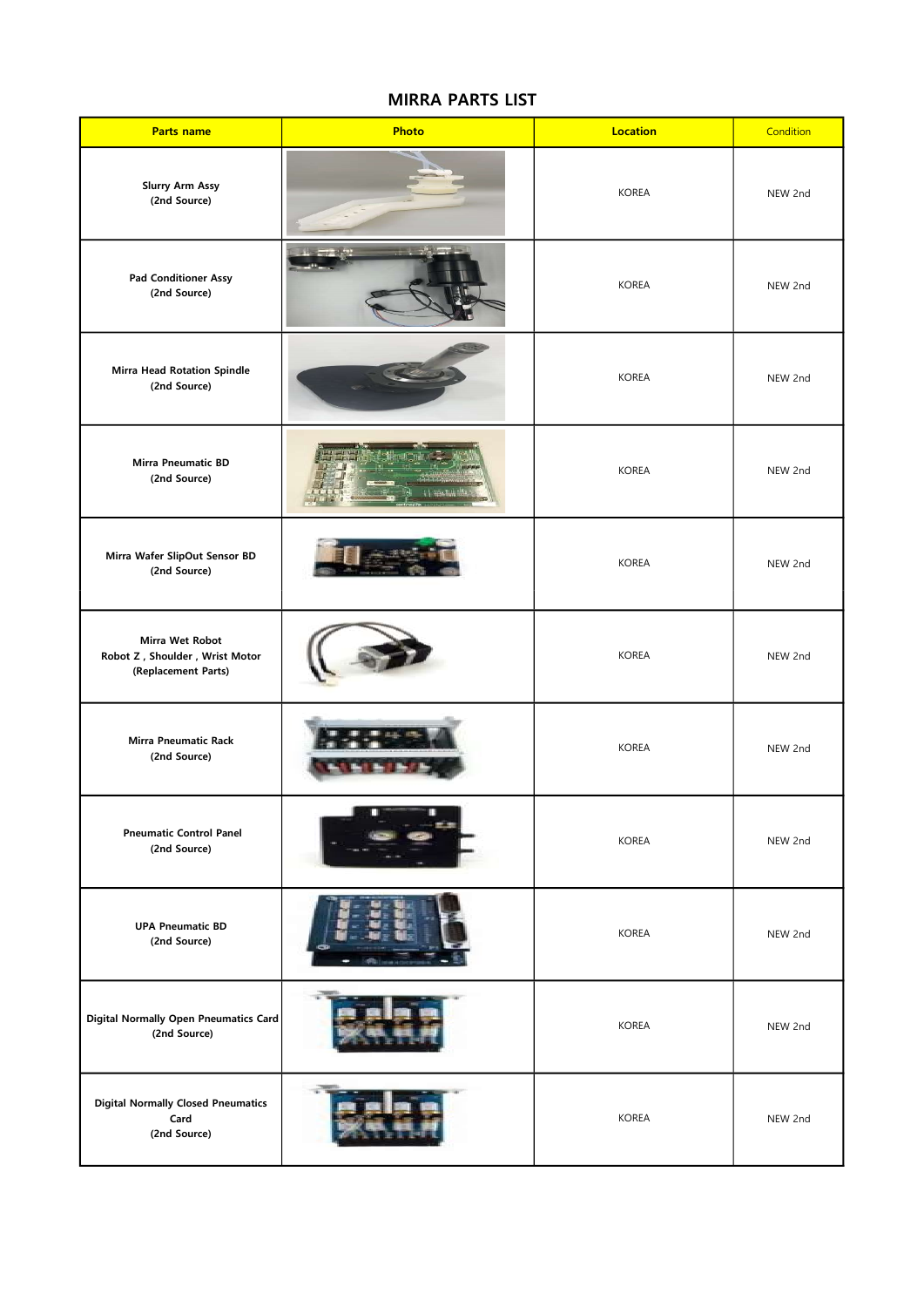| <b>Parts name</b>                                                          | Photo | <b>Location</b> | Condition |
|----------------------------------------------------------------------------|-------|-----------------|-----------|
| <b>Dual Channel Pneumatics Board</b><br>(2nd Source)                       |       | <b>KOREA</b>    | NEW 2nd   |
| Mirra Titan 1/ Titan 2 E-Chain<br>(2nd Source)                             |       | <b>KOREA</b>    | NEW 2nd   |
| Mirra Facility Pressure Sensor Assy<br>(Replacement Parts)                 |       | <b>KOREA</b>    | NEW 2nd   |
| <b>HCLU/Pedestal Sensor assy</b><br>(Replacement Parts)                    |       | <b>KOREA</b>    | NEW 2nd   |
| Mirra Wet Robot Shoulder<br><b>Home Sensor Assy</b><br>(Replacement Parts) |       | <b>KOREA</b>    | NEW 2nd   |
| Mirra Slurry Pump Assy<br>(Replacement Parts)                              |       | <b>KOREA</b>    | NEW 2nd   |
| <b>Padconditioner Rotation Motor</b><br>(Replacement Parts)                |       | <b>KOREA</b>    | NEW 2nd   |
| <b>Padconditioner Sweep Motor</b><br>(Replacement Parts)                   |       | <b>KOREA</b>    | NEW 2nd   |
| Wet Robot X axis Motor assy<br>(Replacement Parts)                         |       | <b>KOREA</b>    | NEW 2nd   |
| Head Rotation Motor & Driver Kit<br>(Replacement Parts)                    |       | <b>KOREA</b>    | NEW 2nd   |
| <b>ISRM Slip Ring Cable assy</b><br>(Replacement Parts)                    |       | <b>KOREA</b>    | NEW 2nd   |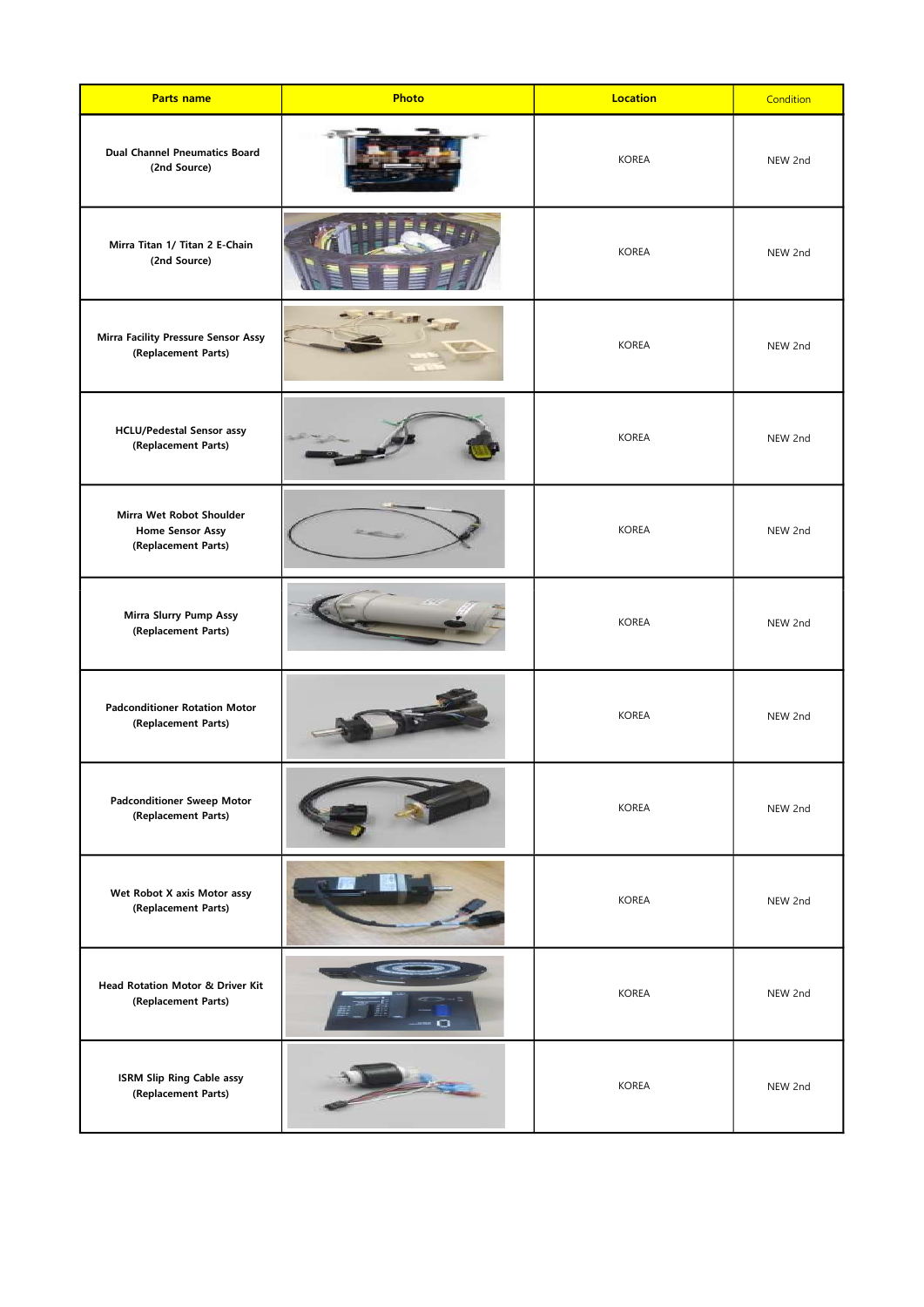| <b>Parts name</b>                                          | Photo | <b>Location</b> | Condition |
|------------------------------------------------------------|-------|-----------------|-----------|
| Platen Motor Gear Box Oli less Type<br>(Replacement Parts) |       | <b>KOREA</b>    | NEW 2nd   |
| <b>Padconditioner Clean Cup</b><br>(2nd Source)            |       | <b>KOREA</b>    | NEW 2nd   |
| Flexible Disk<br>(2nd Source)                              |       | <b>KOREA</b>    | NEW 2nd   |
| Cross Motor 400W 200V<br>(Replacement Parts)               |       | <b>KOREA</b>    | NEW 2nd   |
| Wet Robot Limit Swich<br>(2nd Source)                      |       | <b>KOREA</b>    | NEW 2nd   |
| <b>Cross Cover</b><br>(2nd Source)                         |       | <b>KOREA</b>    | NEW 2nd   |
| Middle Skin Cover<br>투명<br>(2nd Source)                    |       | <b>KOREA</b>    | NEW 2nd   |
| Main Drain 배관<br>(2nd Source)                              | 2x    | KOREA           | NEW 2nd   |
| Mirra all Cable<br>(2nd Source)                            |       | <b>KOREA</b>    | NEW 2nd   |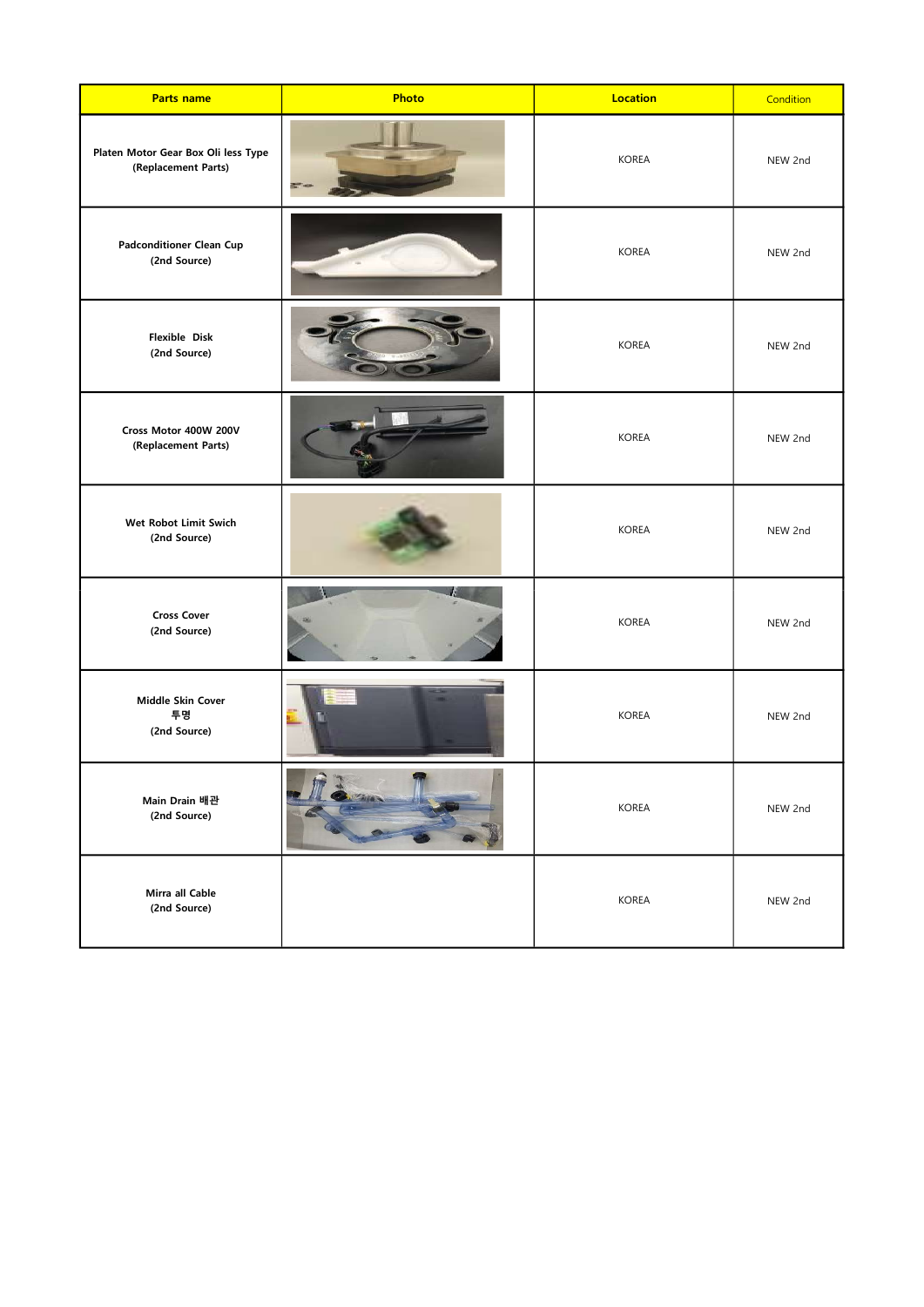| <b>Parts name</b>                              | Photo  | <b>Location</b> | Condition |
|------------------------------------------------|--------|-----------------|-----------|
| <b>MESA PARTS LIST</b>                         |        |                 |           |
| <b>Parts name</b>                              | Photo  | <b>Location</b> | Condition |
| Main Drain 配管<br>(2nd Source)                  |        | <b>KOREA</b>    | NEW 2nd   |
| All Cover 類<br>(2nd Source)                    |        | <b>KOREA</b>    | NEW 2nd   |
| All Cable 類<br>(2nd Source)                    |        | <b>KOREA</b>    | NEW 2nd   |
| <b>Brush Door</b><br>(2nd Source)              |        | <b>KOREA</b>    | NEW 2nd   |
| <b>SRD Door</b><br>(2nd Source)                |        | <b>KOREA</b>    | NEW 2nd   |
| Megasonic door<br>(2nd Source)                 |        | <b>KOREA</b>    | NEW 2nd   |
| <b>Input Station Bath</b><br>(2nd Source)      |        | KOREA           | NEW 2nd   |
| <b>Input Station Rail Assy</b><br>(2nd Source) |        | KOREA           | NEW 2nd   |
| Meagasonic Bath Upper<br>(2nd Source)          |        | KOREA           | NEW 2nd   |
| <b>Facility Panel</b><br>(2nd Source)          | والمرد | KOREA           | NEW 2nd   |
| Mesa Skin Assy<br>(2nd Source)                 | ł.     | KOREA           | NEW 2nd   |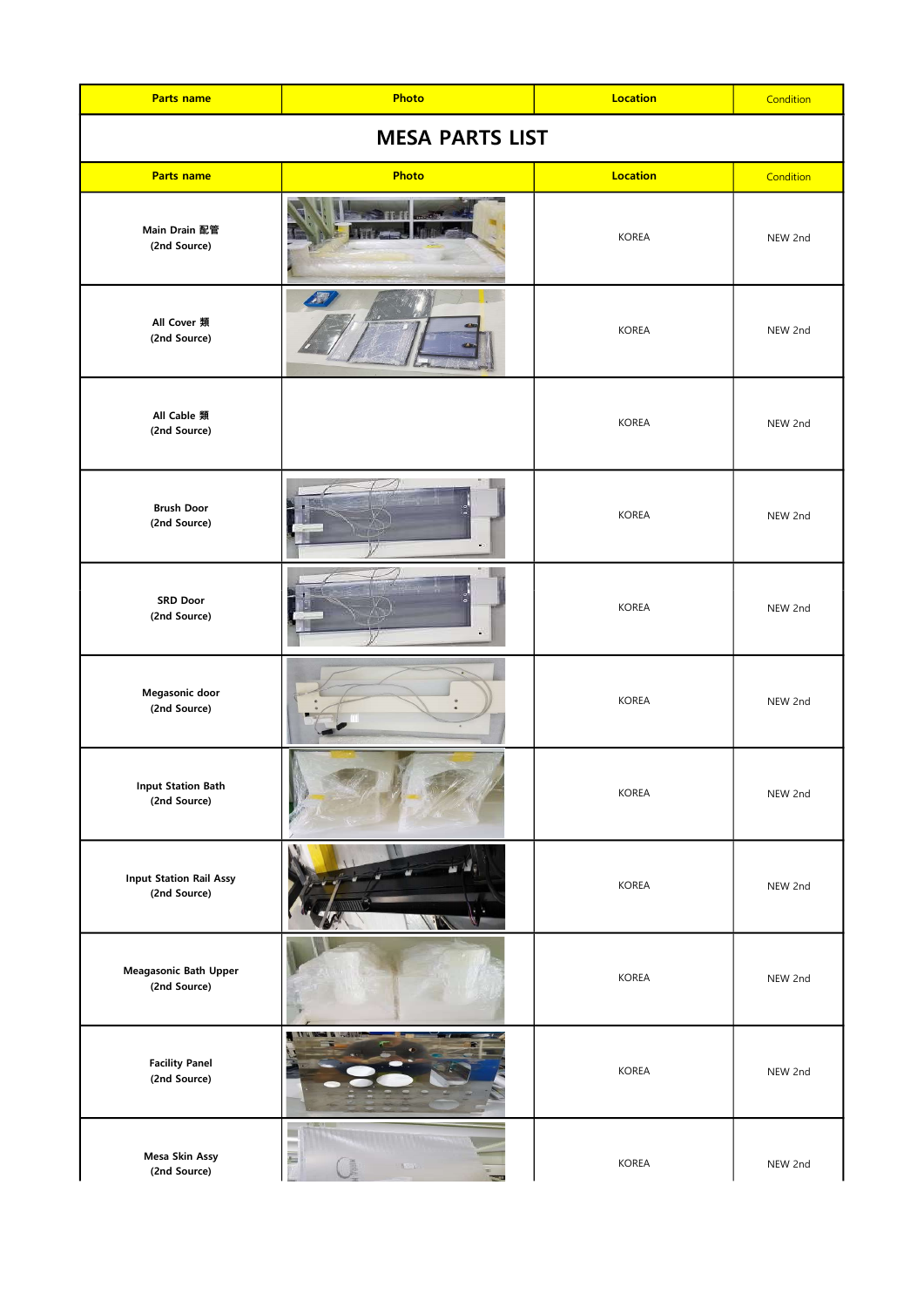| <b>Parts name</b>                                   | Photo                | <b>Location</b> | Condition |
|-----------------------------------------------------|----------------------|-----------------|-----------|
| <b>Megasonic Base Assy</b><br>(2nd Source)          |                      | <b>KOREA</b>    | NEW 2nd   |
| <b>InPut Base assy</b><br>(2nd Source)              |                      | <b>KOREA</b>    | NEW 2nd   |
| <b>Brush Base assy</b><br>(2nd Source)              | $\frac{1}{2}$<br>io. | <b>KOREA</b>    | NEW 2nd   |
| SRD Base assy<br>(2nd Source)                       | $\frac{1}{2}$        | <b>KOREA</b>    | NEW 2nd   |
| <b>OUTPUT Base assy</b><br>(2nd Source)             |                      | <b>KOREA</b>    | NEW 2nd   |
| <b>OUTPUT Wafer Station</b><br>(2nd Source)         |                      | <b>KOREA</b>    | NEW 2nd   |
| <b>OUTPUT Station assy</b><br>(2nd Source)          |                      | <b>KOREA</b>    | NEW 2nd   |
| <b>Brush Rotation Gear Box assy</b><br>(2nd Source) | ĸ                    | <b>KOREA</b>    | NEW 2nd   |
| <b>Brush Stopper Gear Box</b><br>(2nd Source)       |                      | <b>KOREA</b>    | NEW 2nd   |
| <b>Brush Wafer Roller Gear Box</b><br>(2nd Source)  |                      | <b>KOREA</b>    | NEW 2nd   |
| Brush Op/Cls Cylinder assy<br>(2nd Source)          |                      | <b>KOREA</b>    | NEW 2nd   |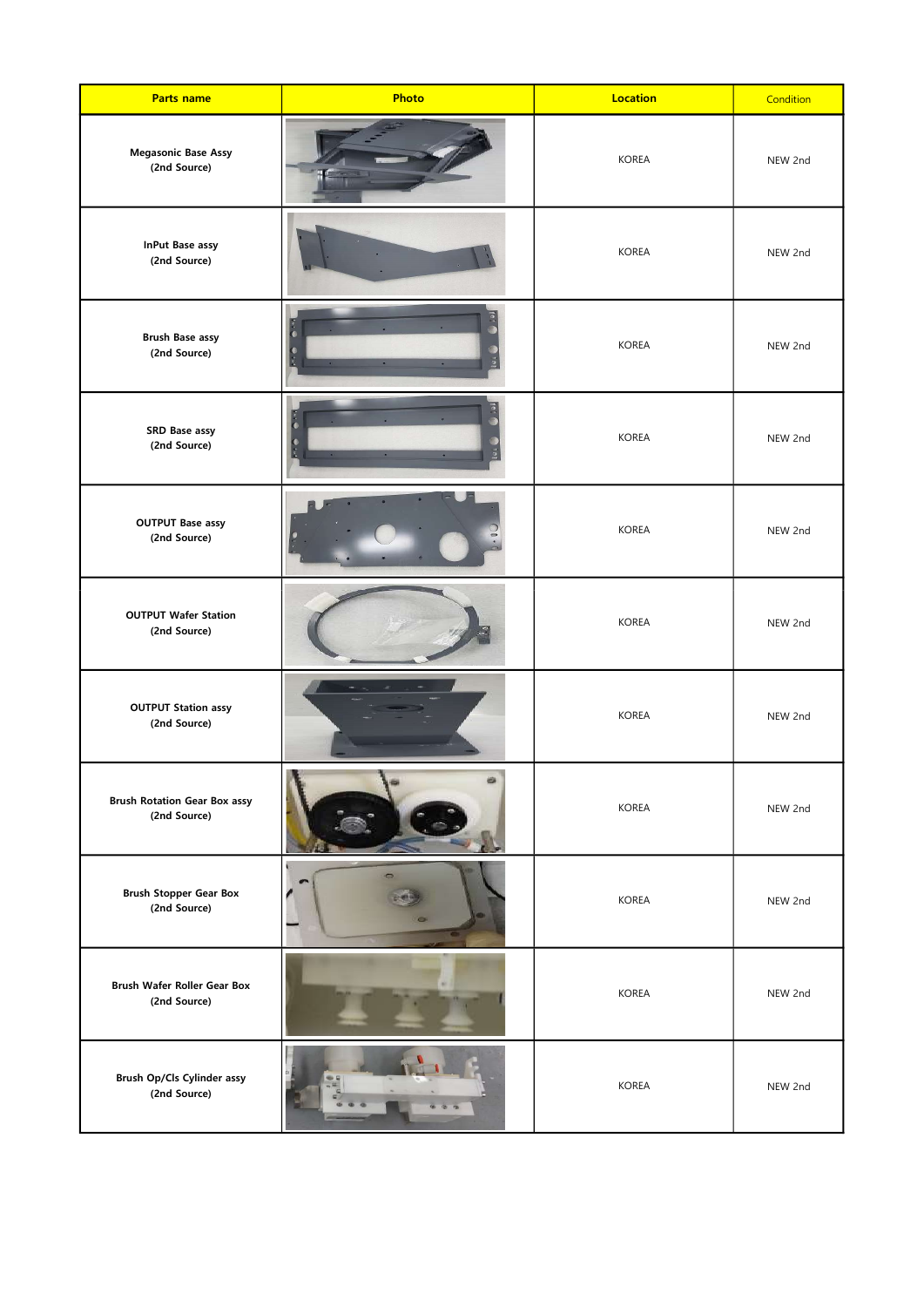| <b>Parts name</b>                                                    | Photo | <b>Location</b> | Condition |
|----------------------------------------------------------------------|-------|-----------------|-----------|
| Brush Spray Bar / Nozzle assy<br>(2nd Source)                        |       | <b>KOREA</b>    | NEW 2nd   |
| Input Wafer station<br>(2nd Source)                                  |       | <b>KOREA</b>    | NEW 2nd   |
| Load Lock A<br>(2nd Source)                                          |       | <b>KOREA</b>    | NEW 2nd   |
| <b>SRD Quarts</b><br>(2nd Source)                                    |       | <b>KOREA</b>    | NEW 2nd   |
| <b>SRD Wheel Assy</b><br>(2nd Source)                                |       | <b>KOREA</b>    | NEW 2nd   |
| <b>OutPut Position Sensor assy</b><br>(2nd Source)                   |       | <b>KOREA</b>    | NEW 2nd   |
| <b>InPut Position Sensor assy</b><br>(2nd Source)                    |       | <b>KOREA</b>    | NEW 2nd   |
| <b>Megasonic Bath Assy</b><br>(2nd Source)                           |       | <b>KOREA</b>    | NEW 2nd   |
| <b>Megasonic Drain Valve</b><br>(2nd Source)                         |       | <b>KOREA</b>    | NEW 2nd   |
| <b>Brush Direct LDM Chemcal Manual</b><br><b>Valve Assy</b><br>(OEM) |       | <b>KOREA</b>    | NEW 2nd   |
| Brush Direct LDM Malema F/S<br>(OEM)                                 |       | <b>KOREA</b>    | NEW 2nd   |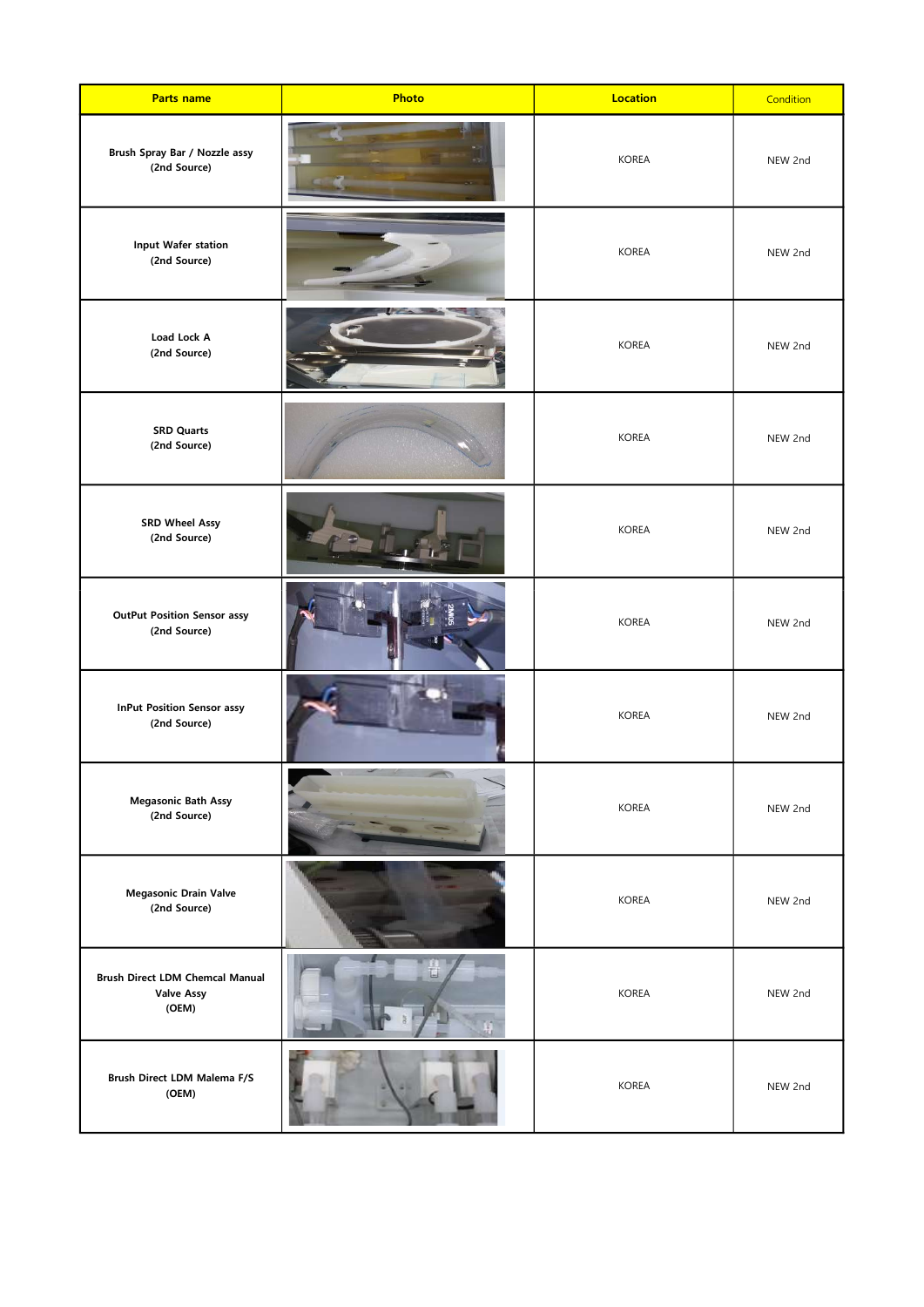| <b>Parts name</b>                                          | Photo | <b>Location</b> | Condition |
|------------------------------------------------------------|-------|-----------------|-----------|
| <b>Brush LDM FlowMeter</b><br>(OEM)                        |       | <b>KOREA</b>    | NEW 2nd   |
| SRD LDM DIW Valve 4<br>(2nd Source)                        | z     | <b>KOREA</b>    | NEW 2nd   |
| SRD LDM Malema F/S<br>(OEM)                                |       | <b>KOREA</b>    | NEW 2nd   |
| <b>SRD LDM FlowMeter</b><br>(OEM)                          |       | <b>KOREA</b>    | NEW 2nd   |
| <b>Brush LDM DIW Manifolder</b><br>(2nd Source)            |       | <b>KOREA</b>    | NEW 2nd   |
| Megasonic LDM DIW Manifolder<br>(2nd Source)               |       | <b>KOREA</b>    | NEW 2nd   |
| <b>Megasonic LDM Chemical Mixing Valve</b><br>(2nd Source) |       | <b>KOREA</b>    | NEW 2nd   |
| <b>Megasonic LDM Chemical F/S</b><br>(OEM)                 |       | <b>KOREA</b>    | NEW 2nd   |
| Megasonic LDM N2 P/S<br>(OEM)                              |       | <b>KOREA</b>    | NEW 2nd   |
| Megasonic LDM N2 Valve<br>(OEM)                            |       | <b>KOREA</b>    | NEW 2nd   |
| <b>Megasonic LDM FlowMeter</b><br>(OEM)                    |       | <b>KOREA</b>    | NEW 2nd   |